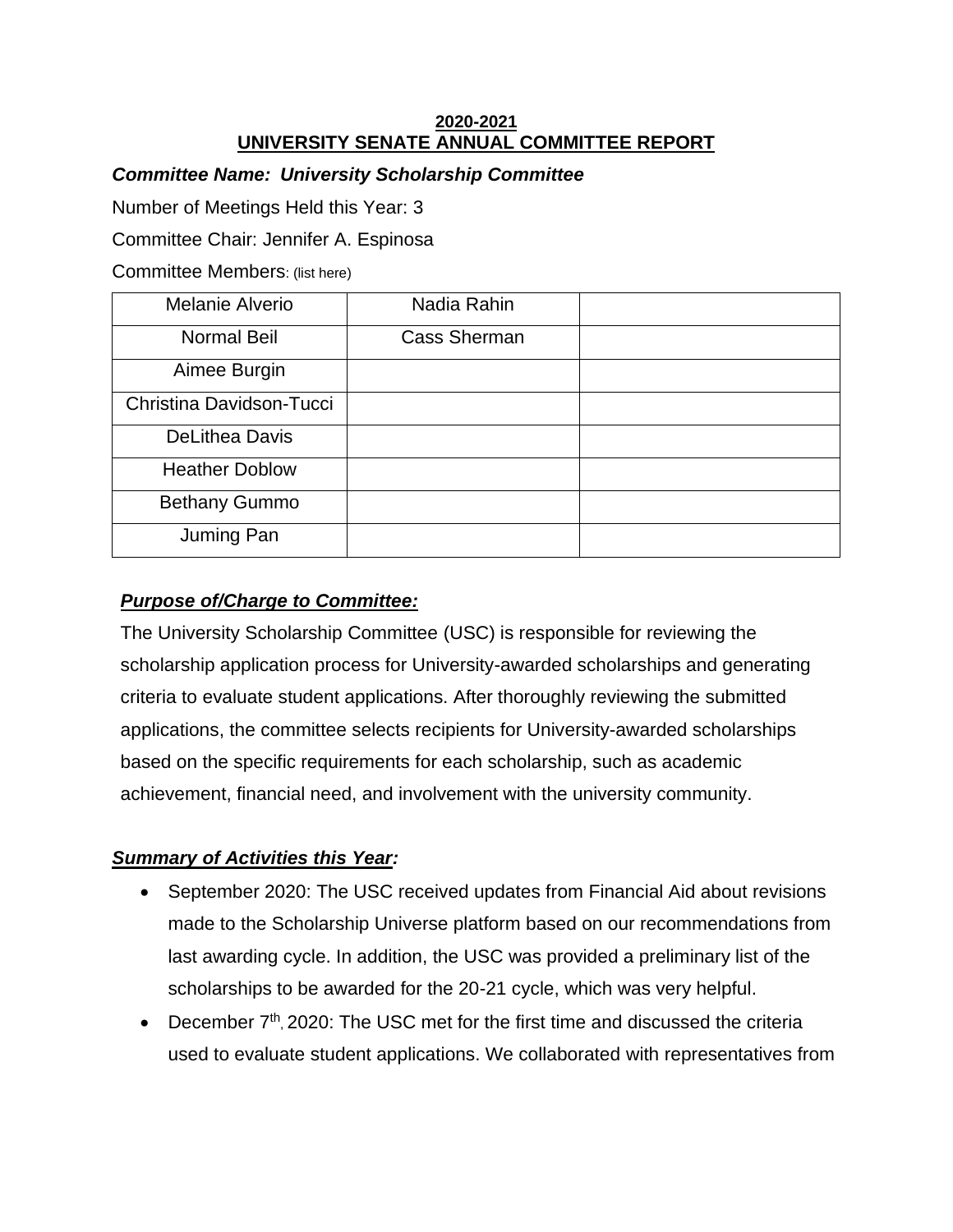Financial Aid, and as a committee brainstormed on solutions to improve our grading criteria for the upcoming scholarship applications we would review.

- January 31<sup>st</sup>, 2021: Scholarship applications closed.
- February 2021 April 2021: USC members reviewed scholarship applications, and scored the applications according to the criteria agreed upon at our December meeting. 100% of applications were reviewed by committee members prior to our first deliberation meeting. We reviewed 58 total scholarships during this period out of a possible 78 to award. 20 scholarships unfortunately had no applicants for us to review.
- April 9<sup>th</sup> and 16<sup>th</sup>, 2021: USC members met to deliberate and select recipients for the 58 scholarships with applicants.

# *Scholarships Reviewed & Awarded:*

- 1. AAA South Jersey Scholarship
- 2. AFT Margaret Cagney
- 3. AFT Paul Tong
- 4. AFT Retirees Non-Traditional Scholarship
- 5. AFT Retirees Traditional Scholarship
- 6. AFT Graduate Scholarship
- 7. AFT Schaub
- 8. Agnes Shornock Brus
- 9. Albert Bortnick Memorial Scholarship
- 10.Anthony Daniel DeNofio Cultural Award
- 11.Boykin, Pauline Endowed Scholarship
- 12.Brooks, Tianna
- 13.Broomall, Lawrence
- 14.Burgin Leadership Scholarship
- 15.Charlesworth Secondary Education Scholarship
- 16.Class of 1961 Scholarship
- 17.Class of 1962 Scholarship
- 18.Class of 1965 Scholarship
- 19.Collard, Robert & Arlene
- 20.DiMedio, Anthony Memorial Scholarship
- 21.Doris V. Broome Undergraduate
- 22.Eynon, Sally Scholarship
- 23.Fasulo Family Scholarship in Business
- 24.Foundation Continuing Scholarship
- 25.Gardiner, Dickinson and Frances
- 26.Gemmell, Marie Ann Memorial
- 27.Governor's Scholarship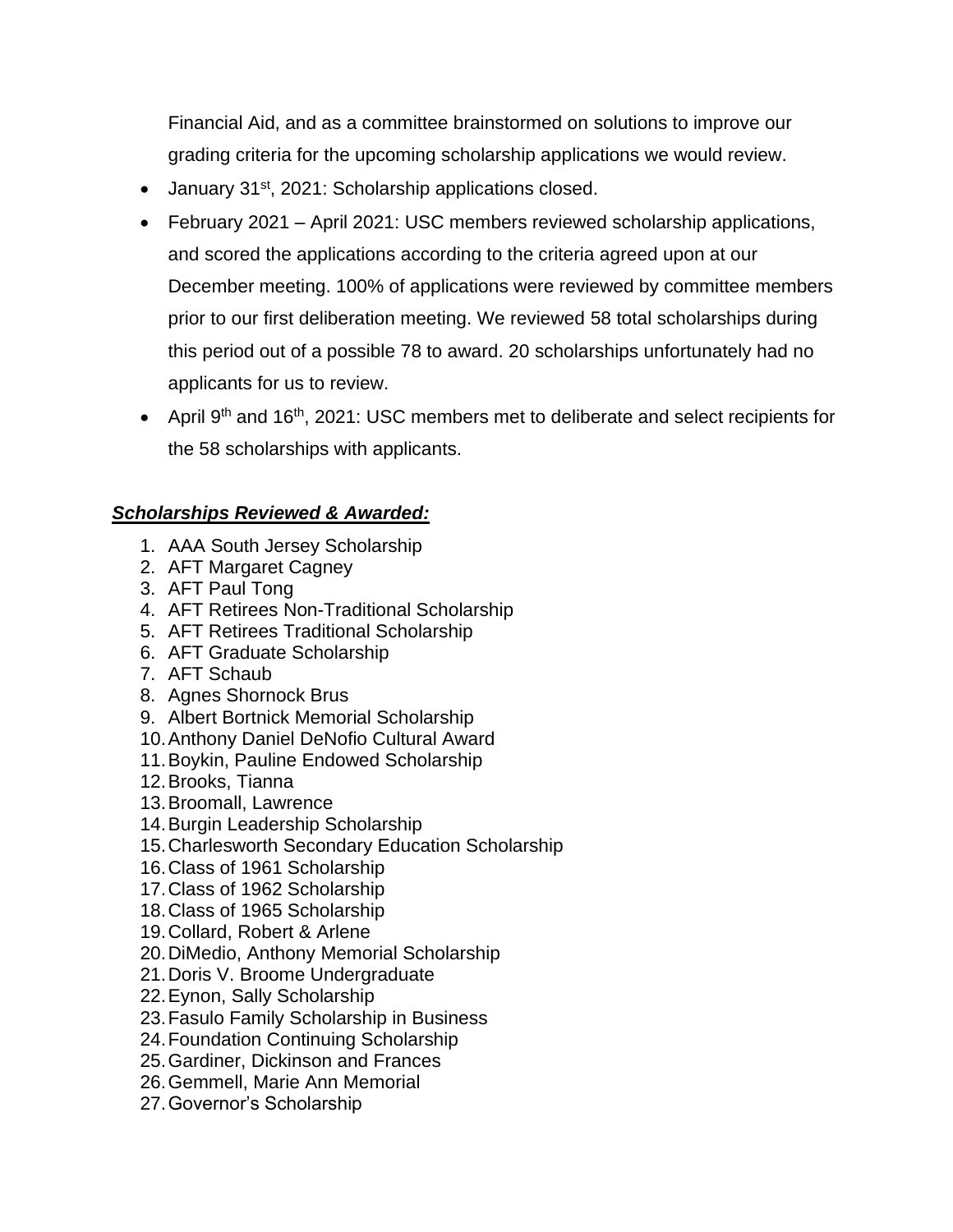- 28.Greany Scholarship
- 29.Grossman, Doris Theatre Scholarship
- 30.Hanley, Erin Marie Scholarship
- 31.Harris Family
- 32.Harris, Robert A.
- 33.Hemighaus, Chrissy Gladney Memorial Scholarship
- 34.Hilton, Paul A. Memorial Scholarship
- 35.Hoffman, Matt Courage Scholarship
- 36.Jackson, George
- 37.James & Agnes shornock
- 38.James John Shornick Jr
- 39.Kressler, Amelia & Peter
- 40.LaBruna, Stanley & Betty
- 41.LaCrosse, Jonathan Annual Scholarship in Business
- 42.Lewis, H.V./Florence
- 43.Matteo Family Scholarship
- 44.Maxwell, Sandy Education Scholarships
- 45.May Funeral Home Scholarship
- 46.Mozee-Smith, Sandra Scholarship in Accounting
- 47.Nardone, Darlene Scholarship
- 48.Piazza-Stubbs
- 49.Presser, Clifford & Jane
- 50.Reardon Bailey, Harriett
- 51.Renzulli Ferrar and Joseph Scholarship
- 52.Robinson, Thomas & Margaret
- 53.Schwab, Dorothy and William
- 54.South Jersey Gas
- 55.Vanguard Adjustors Group Scholarship
- 56.Visceglia, John
- 57.Warner, Mabel S.
- 58.Yovnello, Nicholas Scholarship

#### *Scholarships Without Applicants:*

- 1. AFT MLK
- 2. Blaisé Iaconelli Management Information Systems Scholarship
- 3. Brooks, Susan Davenport
- 4. Cafiero, Judge & Mrs Anthony
- 5. Culotta, Thomas & Deborah
- 6. Faison, Gwendoyln Ashford
- 7. Gemmell, Cole Memorial
- 8. James John Shornick Sr
- 9. Kramer, Melvin
- 10.McMullen, Leonard A & Seniz U international Scholarship in Science & Engineering
- 11.Michals, Edward & Stella Memorial Scholarship
- 12.Moore, Charles & Joyce Scholarship for Urban Excellence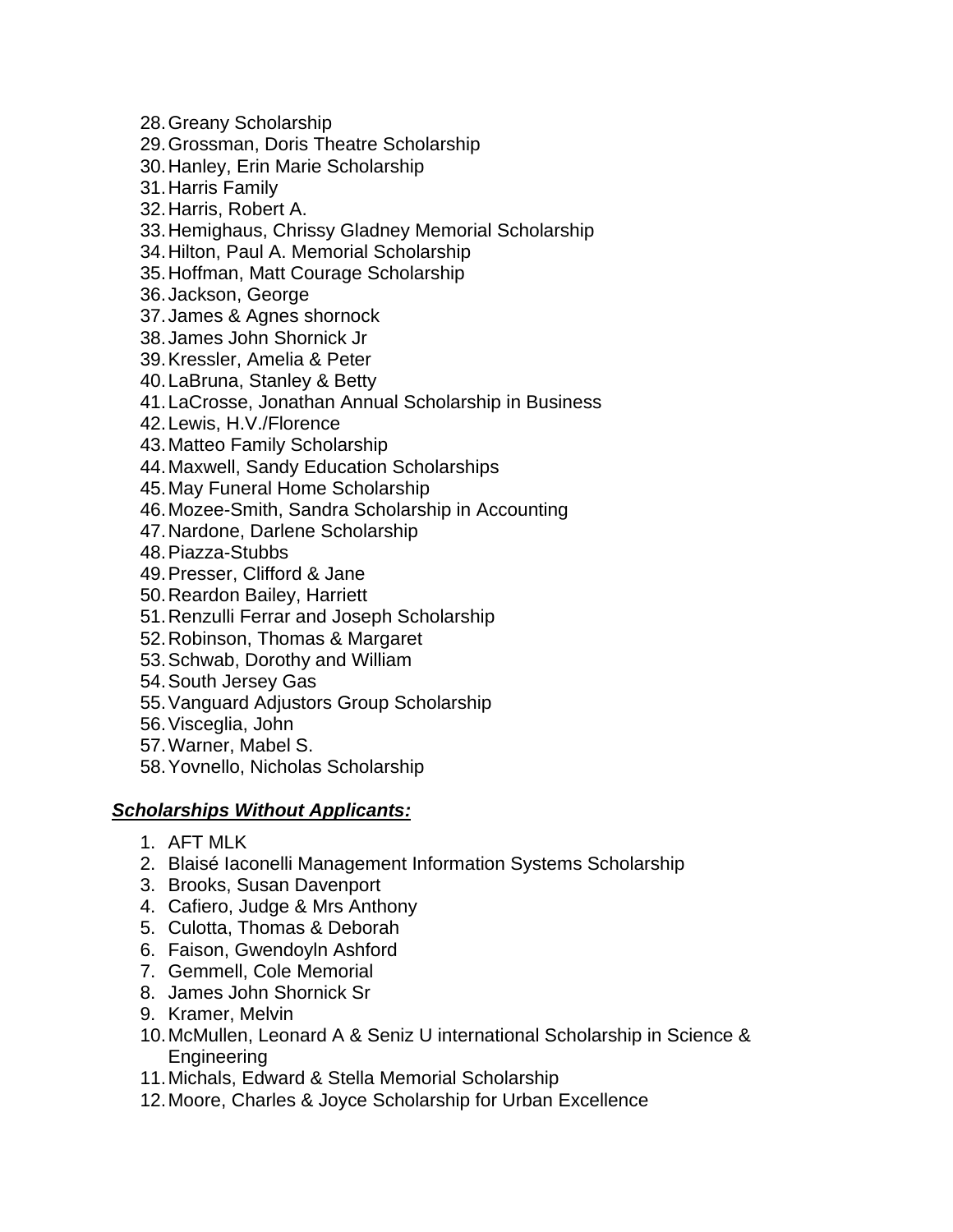13.Mullen, Isaac & Anna 14.Murry, Kathleen 15.Palmer, Bob and Deana Scholarship in Business 16.PROS Outstanding Scholar award 17.Richie, Frank and Helen 18.Showers, Charles 19.Spinelli, Mark

## 20.Terry, John Elizabeth

### **RECOMMENDATIONS & SUGESTIONS**

- 1. In the Fall of 2021, the committee chair would like to have a meeting with the Foundation Scholarship Coordinator to learn more about donors' preferences in terms of scholarship criteria and award selection.
- 2. Prior to December 2021, the committee would like to receive more detailed information about the breakdown of the Expected Family Contribution figures for the 2021-2022 awarding cycle. Specifically, it would be helpful for the committee to know what the maximum amount of Pell grant students can receive for the 2021-2022 cycle is in comparison to Rowan's cost of attendance. Having this information will help the committee make improvements in how we review scholarships.
- 3. The revised essay box worked well this cycle and allowed students enough space to write a proper essay. The settings for the essay box for the Anthony DeNofio Cultural Award need to be adjusted similarly, so students have more space to describe the life of a typical Italian American immigrant.
- 4. For the scholarship application, it would be helpful to add a question asking students when they expect to apply for graduation to help the committee better gauge class standing.
- 5. Reaching students and encouraging them to apply for scholarships continues to be a challenge. While it is unclear if remote classes and the pandemic have made it harder to reach students due to a larger amount of emails in general, there were 20 scholarships that had no applicants and could not be awarded this cycle. Particularly in the College of Education, several scholarships had a very small number of applicants. Looking for new ways to reach students and notify them about scholarship opportunities is recommended. Perhaps a survey should